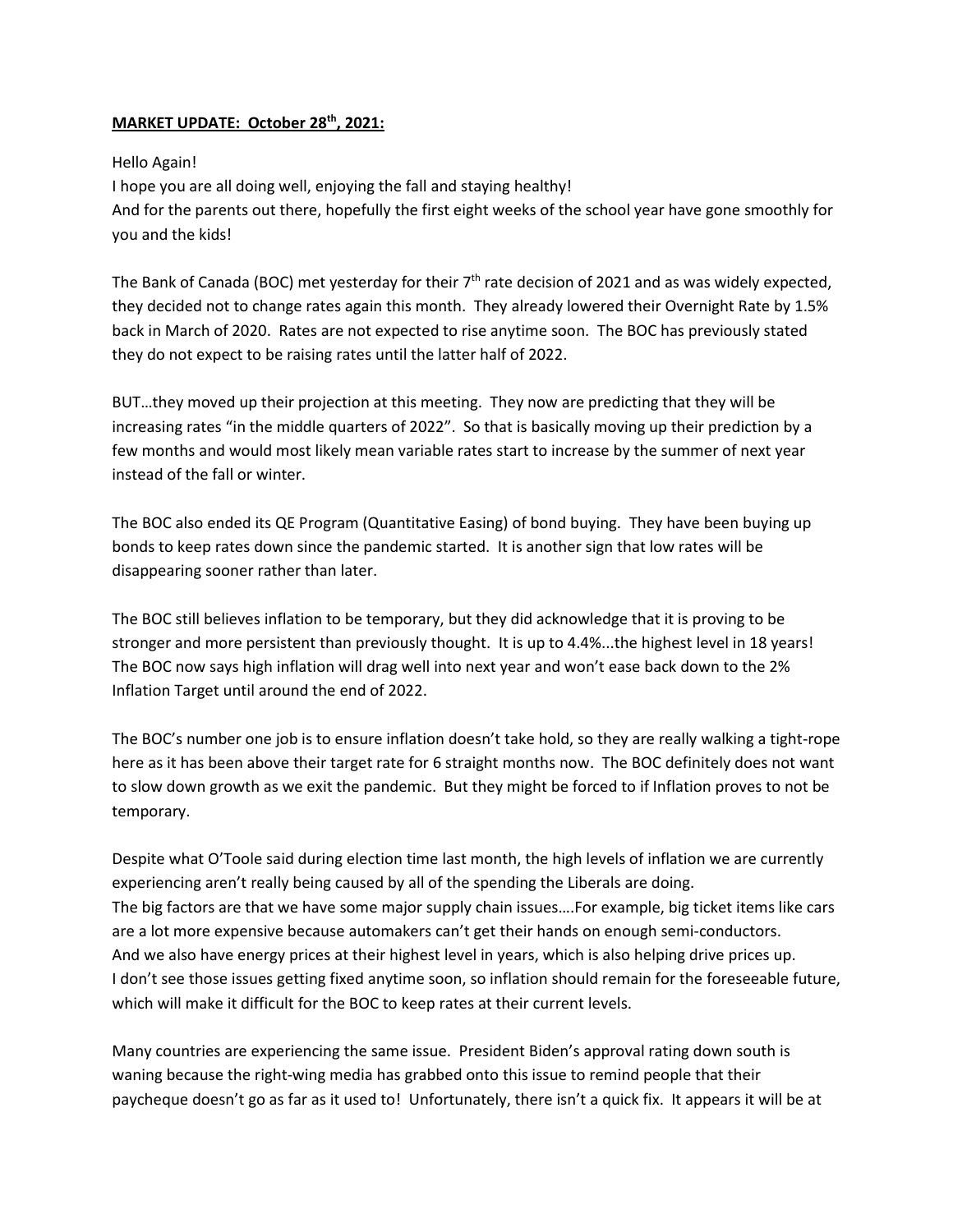least a year before inflation is back under control and it might take rate increases to do that.

Speaking of that….In maybe the biggest news of this month, Scotiabank's Head of Capital Markets Economist Derek Holt predicted last week that the BOC will be starting to increase rates in July and will increase rates 4 times in 2022 and another 4 times in 2023! So that is a 2% increase from where we sit today. That would mean Prime is up to 4.45% by the end of 2023. That is 0.50% higher than where we were sitting when the pandemic broke out!

Will this materialize? Hard to know…it is just one economist's prediction and only time will tell. Most economists currently believe we will only see one or two increases in 2022.

The problem as I see it, is that by having a respected economist make this bold prediction, it becomes a self-fulfilling prophecy and the market reacts as if it will happen and brings about the need, even if there wasn't a need!

The "Swaps" market is already pricing in more increases since Holt made this prediction last week. Just a month ago, the market was predicting one increase in 2022. Now we are up to 3 or 4 increases in 2022.

BOTTOM LINE….Traders and many economists are believing that inflation is not temporary and that the BOC's hand will be forced and they will have to increase rates faster than they want to.

BUT…just because they believe that does NOT necessarily mean it will come to fruition.

As I've said many times before….Economists are like Weathermen and Baseball hitters. If they are successful 30% of the time, they are doing better than most!!

Fixed mortgage rates have been jumping up in anticipation of these extra/earlier BOC Rate increases as well. We are now see 5 year fixed rates for Purchases with less than 20% down at around 2.34% (That is up about 0.30%-0.35% since my last update)…..and 5 year variable rates are still around 1.30%. For Purchases with 20% Down Payment, 5 year fixed rates are around 2.49%-2.59%...depending on the amortization. That is up about 0.30% in the last month. 5 year variable rates remain in the 1.35%- 1.45%...again depending on the amortization.

Based on what I'm seeing, this is only the start of fixed rate increases. We should see more coming in the next week or so, as bond spreads continue to go the wrong way.

**So if you are in need of a mortgage in the next few months to a year, you might be wise to at least look into your options now as opposed to waiting.**

Robust economic growth has resumed here in Canada after a pause in the second quarter. The BOC now predicts Canada's economy will grow by 5% this year, by 4.25% in 2022 and 3.75% in 2023. They also stated that housing activity has moderated, but they do expect it to remain elevated…especially after immigration ramps back up.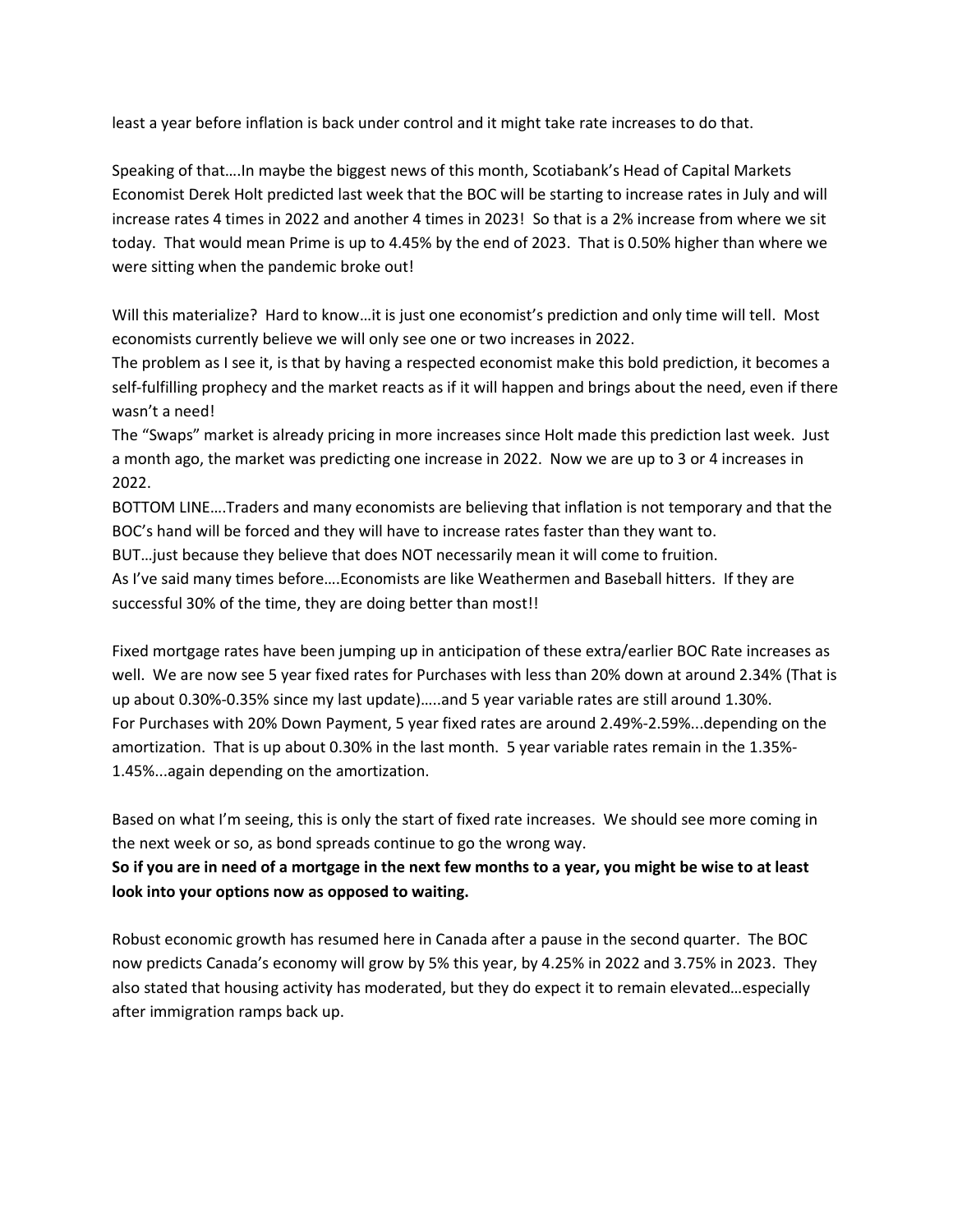## *IN GTA REAL ESTATE NEWS:*

*TORONTO, ONTARIO, October 5, 2021 – September marked the transition from the slower summer market to the busier fall market in the Greater Toronto Area (GTA). Every year, we generally see an uptick in sales, average selling price and listings after Labour Day, and September 2021 was no different. Sales increased relative to August and were also at the third-highest mark on record for the month of September. The average selling price was up both month-over-month and year-over-year.* 

*GTA REALTORS® reported 9,046 sales through TRREB's MLS® System in September 2021 – up in line with the regular seasonal trend from August. Compared to last year, market conditions tightened noticeably, with sales representing a substantially higher share of listings, and a significantly lower number of new listings across the board. Resurgence in the condo market was a factor in the higher share of listings sold. The total number of sales was down 18 per cent from 2020's record September result, in large part due to the lower number of new listings, which were down 34 per cent from the same time last year.* 

*"Demand has remained incredibly robust throughout September with many qualified buyers who would buy a home tomorrow provided they could find a suitable property. With new listings in September down by one third compared to last year, purchasing a home for many is easier said than done. The lack of housing supply and choice has reached a critical juncture. Band-aid policies to artificially suppress demand have not been effective. This is not an issue that can be solved by one level of government alone. There needs to be collaboration federally, provincially, and locally on a solution," said Kevin Crigger, TRREB President.* 

*The MLS® Home Price Index Composite Benchmark was up by 19.1 per cent year-over-year in September 2021. The average selling price for all home types combined was up by 18.3 per cent year-over-year to \$1,136,280.* 

*"Price growth in September continued to be driven by the low-rise market segments, including detached and semi-detached houses and townhouses. However, competition between buyers for condo apartments has picked up markedly over the past year, which has led to an acceleration in price growth over the past few months as first-time buyers re-entered the ownership market. Look for this trend to continue," said Jason Mercer, TRREB Chief Market Analyst.* 

*"Housing was a key issue in last month's federal election. Ontario provincial and municipal elections are on the horizon in 2022. Much of the heavy lifting required to bring more housing online, from a policy perspective, happens at the provincial and local levels. These levels of government need to be on the same page. This should be an important topic for debate during the upcoming elections," said John DiMichele, TRREB CEO.*

SO again…not much change here. Not enough supply is forcing prices up. With mortgage rates starting to increase, that might only increase Demand in the short-term as prospective buyers try to get in while rates are low.